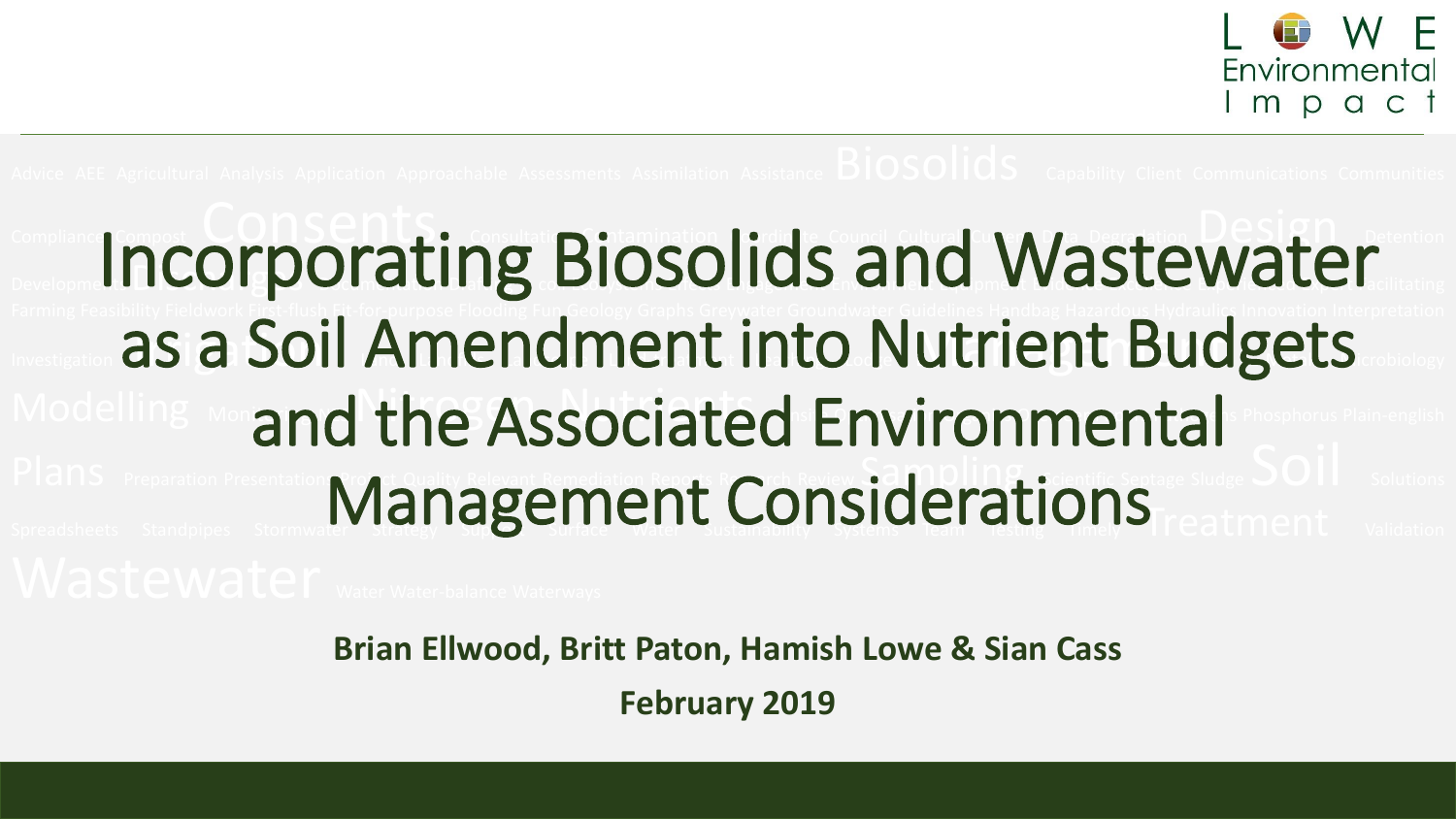#### **Outline**

- Nature of wastewater vs biosolids
- Mineralisation Rates
- Example Fertiliser value equitant
- Regional Plans in relation to Biosolids and Wastewater
- Management Considerations
- Future Approach





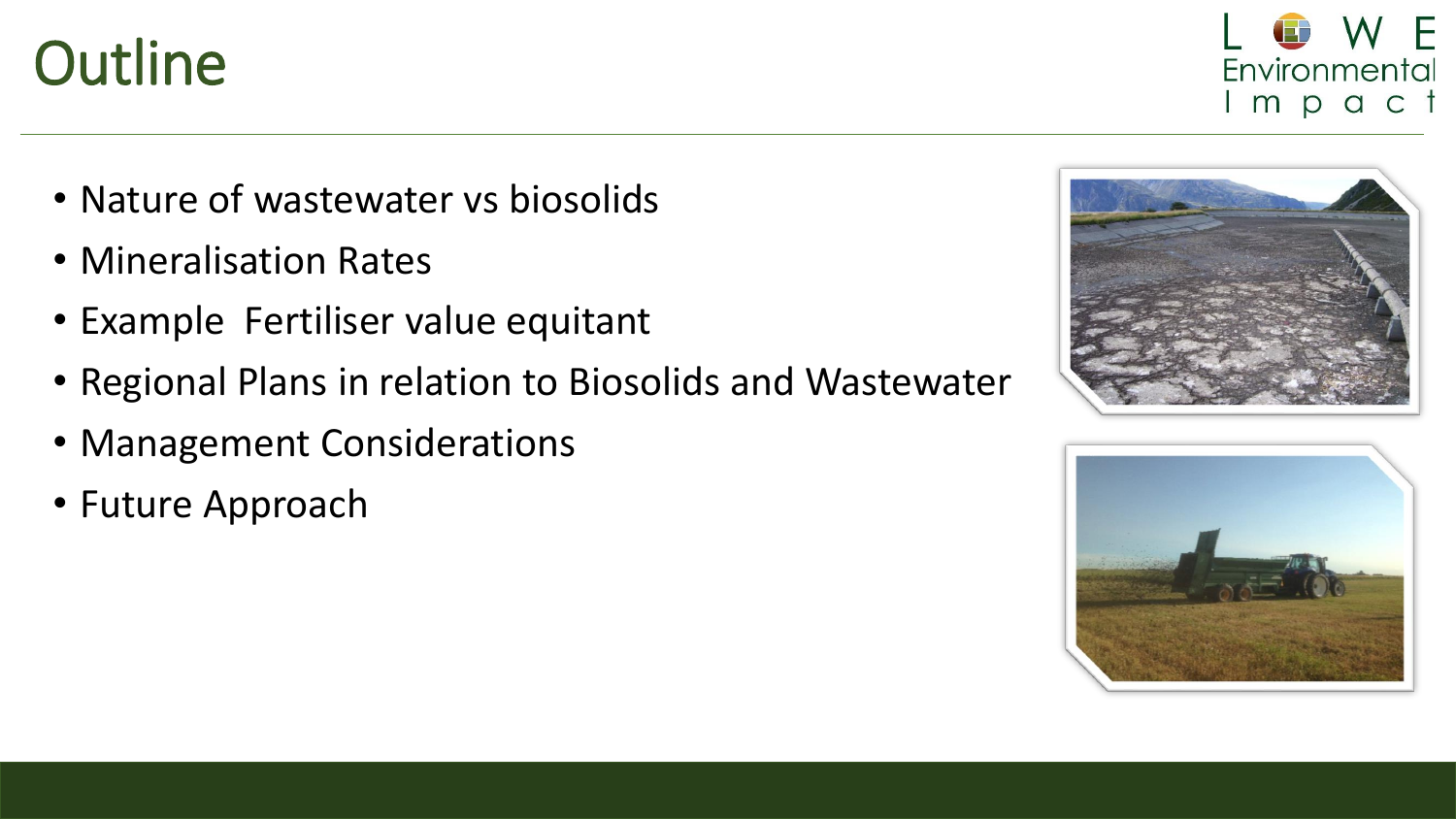# Biosolids and Wastewater

- Can be used as a fertiliser/soil amendment to add nutrients onto the land
- Management considerations need to be understood by farmers as different from fertiliser
- Biosolids A high percentage of the nitrogen is in an organic form, with very little nitrate or ammoniacal nitrogen
- Wastewater Nitrogen is more likely to be in the nitrate or ammoniacal form
- Organic nutrients are not readily available to plants and are required to be mineralised to be plant available.
- Inorganic forms of nutrients are readily available post application.





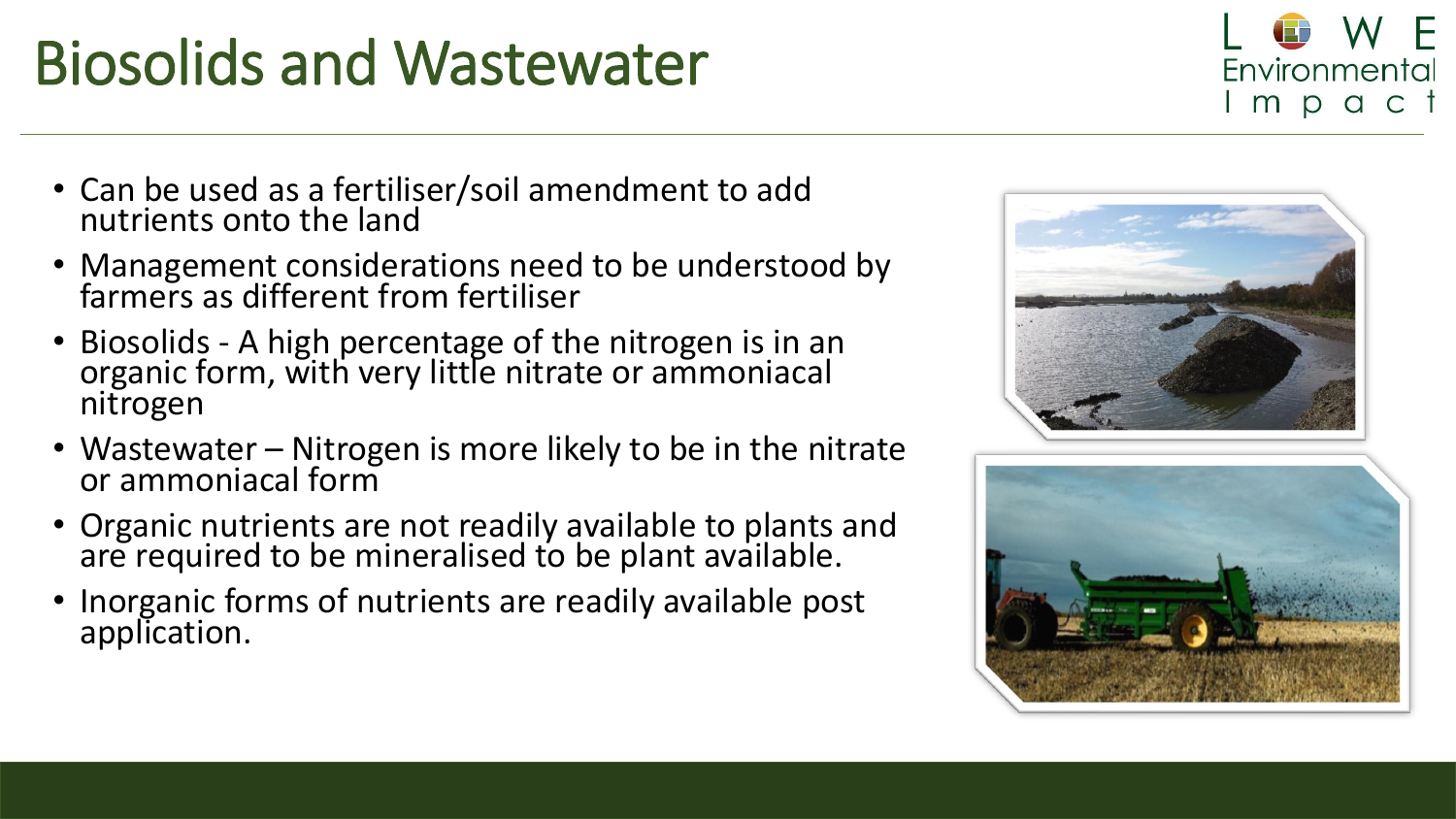

### Mineralisation Rates

- Complex nature nutrients bound within the material
- Only a percentage of the nutrients may be initially available for plant uptake
- Requires mineralisation before nutrients become soluble and mobile.
- Prior treatment processes impact on ultimate nutrient availability

| Time after<br>Sludge<br>Application<br>(yr) | <b>Mineralisation Rate</b><br>Anaerobically<br>Digested (%) | <b>Mineralisation Rate</b><br>Raw sludge (%) |
|---------------------------------------------|-------------------------------------------------------------|----------------------------------------------|
|                                             | 20                                                          | 40                                           |
| $\overline{2}$                              | 10                                                          | 20                                           |
| 3                                           | 5                                                           | 10                                           |
|                                             | 3                                                           | 5                                            |
| 5 to 10                                     | 3                                                           |                                              |

Source: Metcalf and Eddy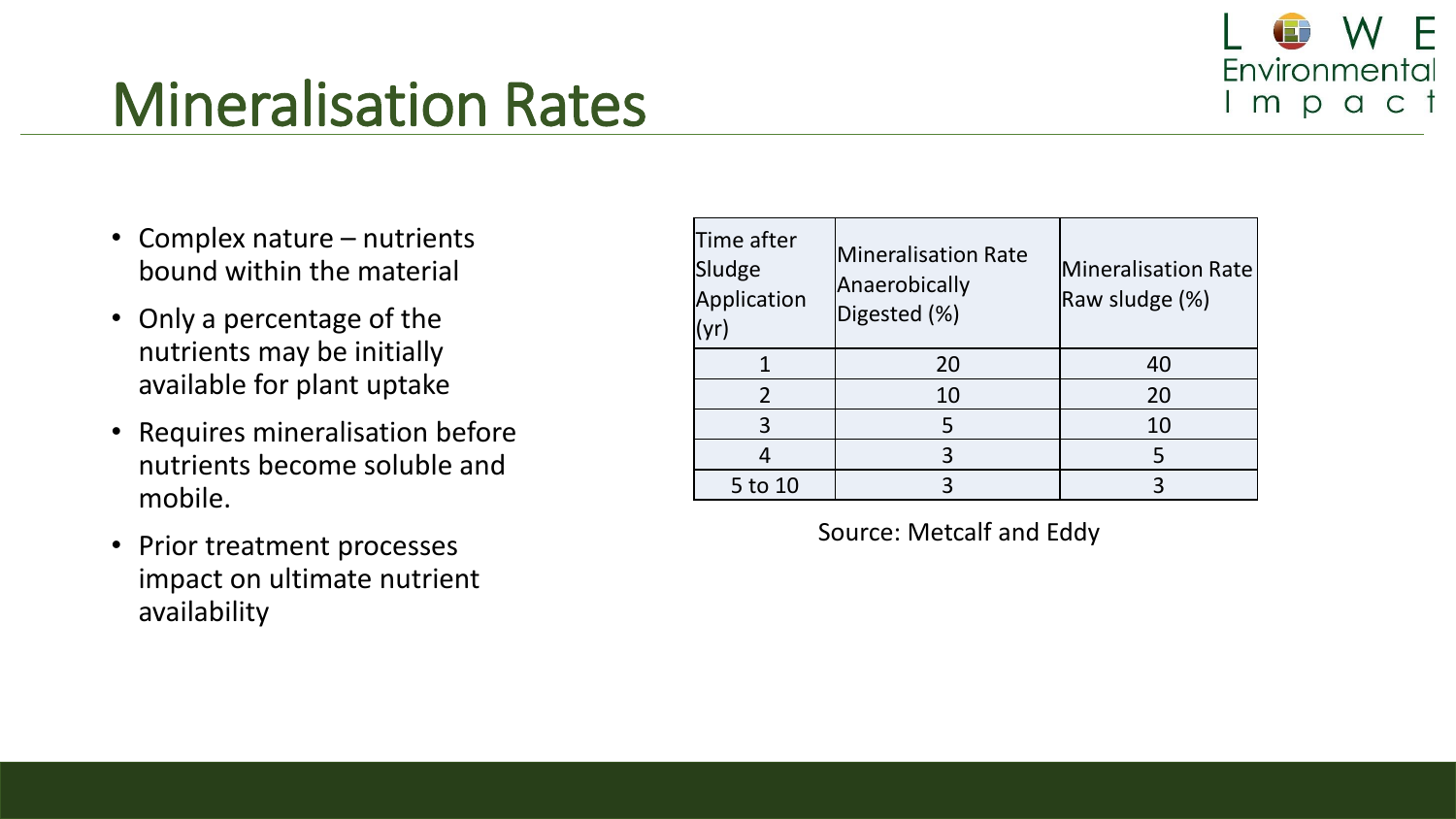#### Mineralisation of Biosolids

Environmental mpa  $\mathsf{C}$  $\top$ 

Mineralisation example showing Nitrogen availability for an anaerobically digested sludge applied annually @150 kg TN/ha/year

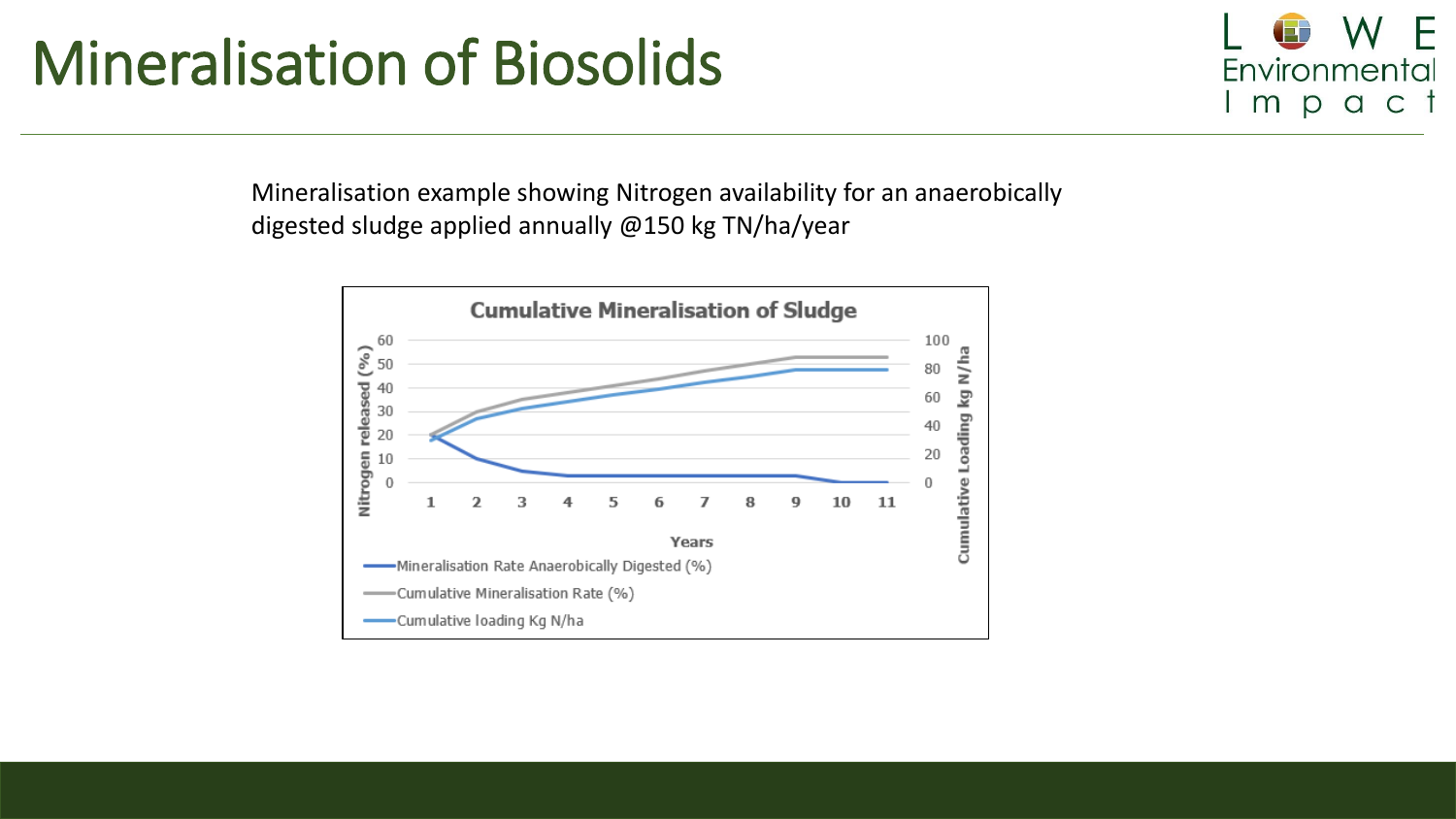

**Approximate NPK value of Waste Activated Sludge based on Balance Agri Nutrients 2017 published trade prices** 

| <b>Nutrient</b> | Proposed<br>Application | <b>Fertiliser Prices</b>     |          |                           | Equivalent<br><b>WAS</b> value |
|-----------------|-------------------------|------------------------------|----------|---------------------------|--------------------------------|
|                 | Rates<br>(kg/ha/yr)     | Type                         | \$/tonne | $\frac{1}{2}$<br>nutrient | $\frac{1}{2}$ /ha/yr           |
| Nitrogen        | 150                     | Urea (46%)                   | 588      | 1.28                      | \$192                          |
| Phosphorus      | 50                      | DAP Sulphur<br>Super (14.8%) | 613      | 4.14                      | \$208                          |
| Potassium       | 25                      | Muriate of<br>potash (50% K) | 588      | 1.18                      | \$30                           |
| <b>NPK</b>      |                         |                              |          | \$430                     |                                |

Actual fertiliser value is likely to be much lower in the initial years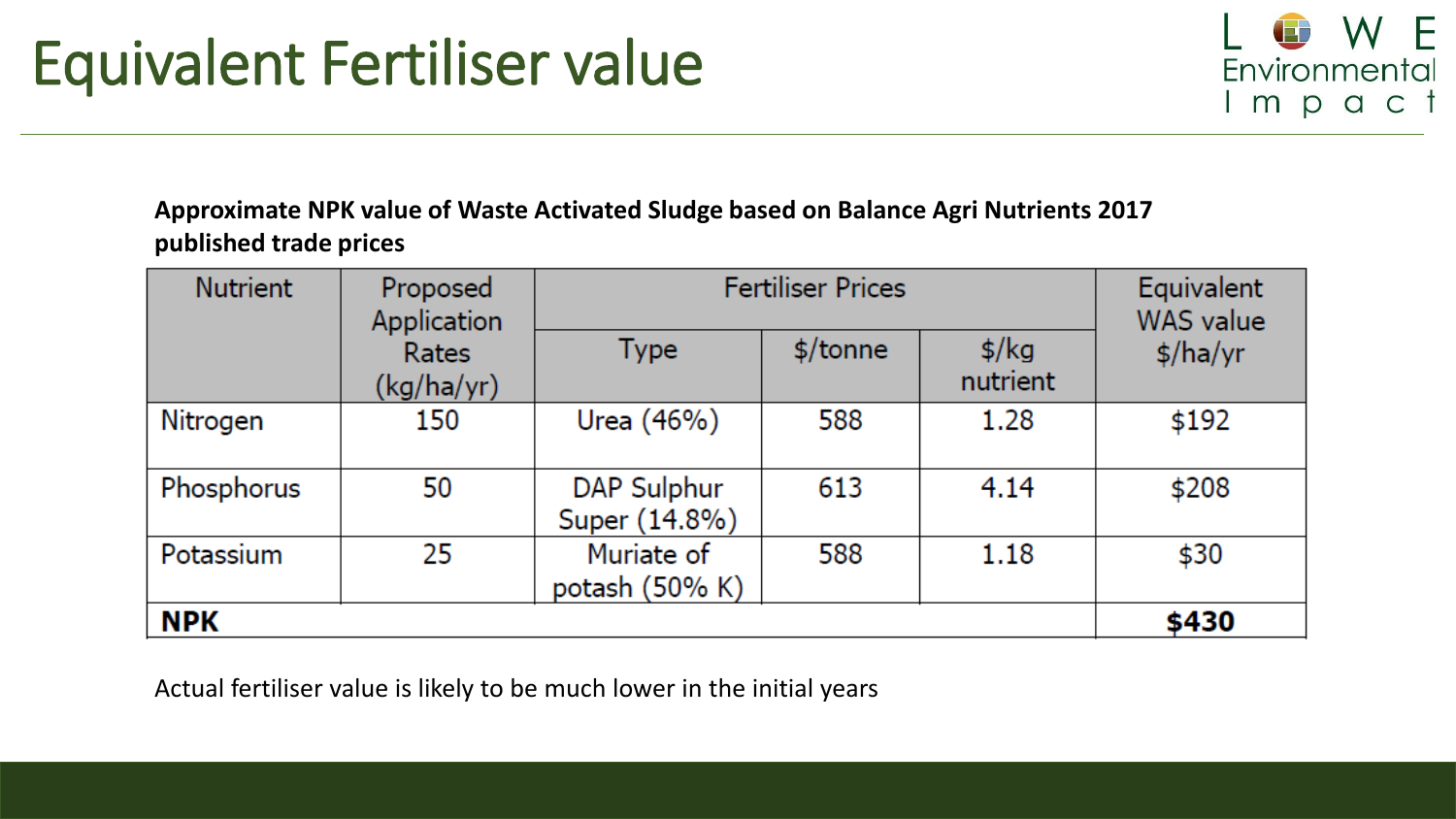# Example: WAS compared to Urea



- Waste Activated Sludge (WAS)
- Options for modelling N Loss: Could add as Urea or as Organic N
- An OVERSEER<sup>©</sup> model was created to assess the difference in effects of adding WAS as Organic N at a rate of 150 kg N/ha/yr vs Urea at 150 kg N/ha/yr.
- Modelled four 50 ha blocks based on two common Southland soil types: a Wyndham and Makarewa soil.
- 600 cow dairy unit
- Nitrogen was applied in 50 Kg N applications in September, November and March in the form of dilute <16 % organic dairy factory waste to two blocks
- Urea was applied to the others two blocks.
- The same nitrogen loss was modelled for both nitrogen forms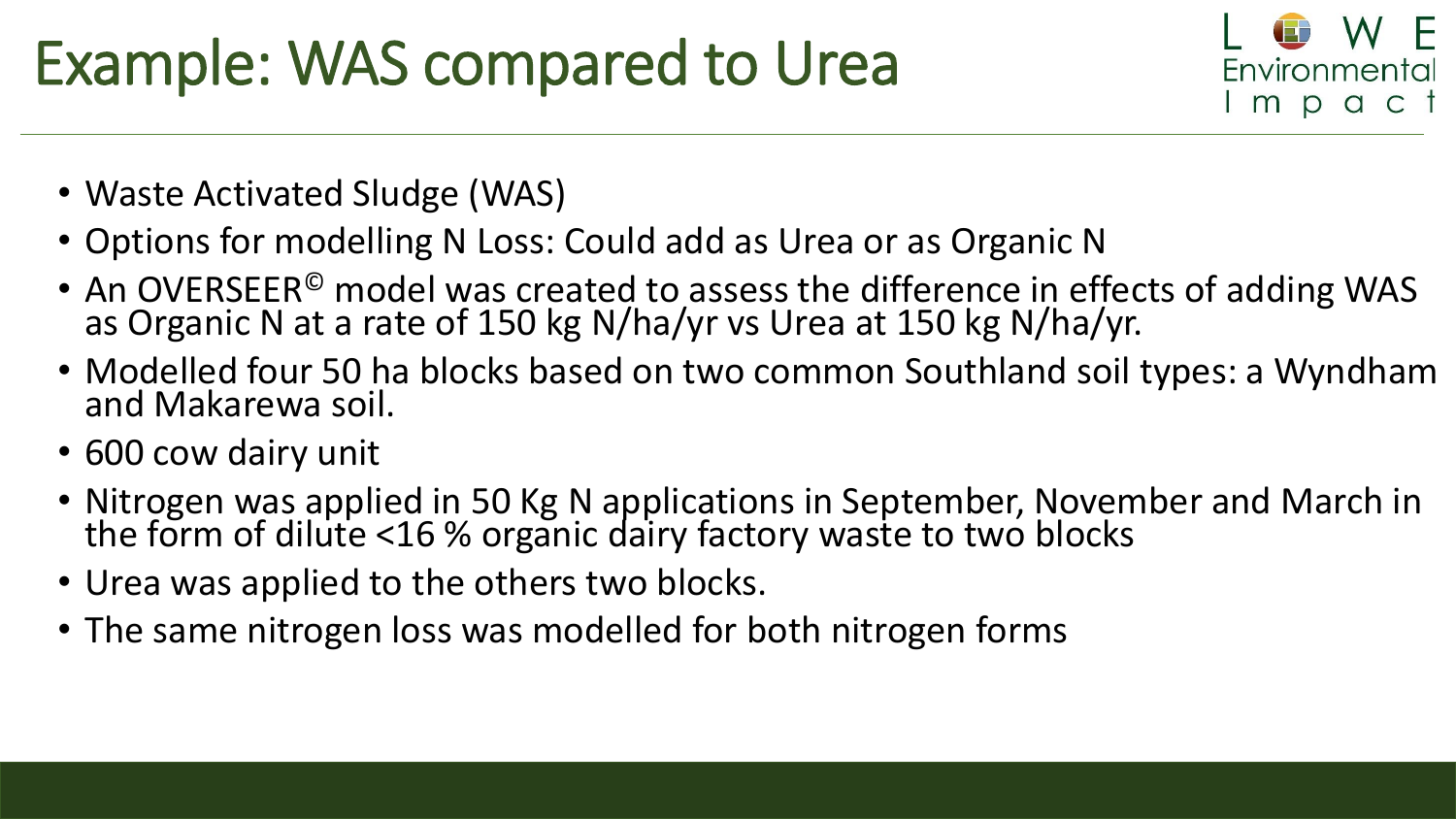### WAS compared to Urea Leaching Losses



 $\overline{\phantom{a}}$ 

Environmental

mpact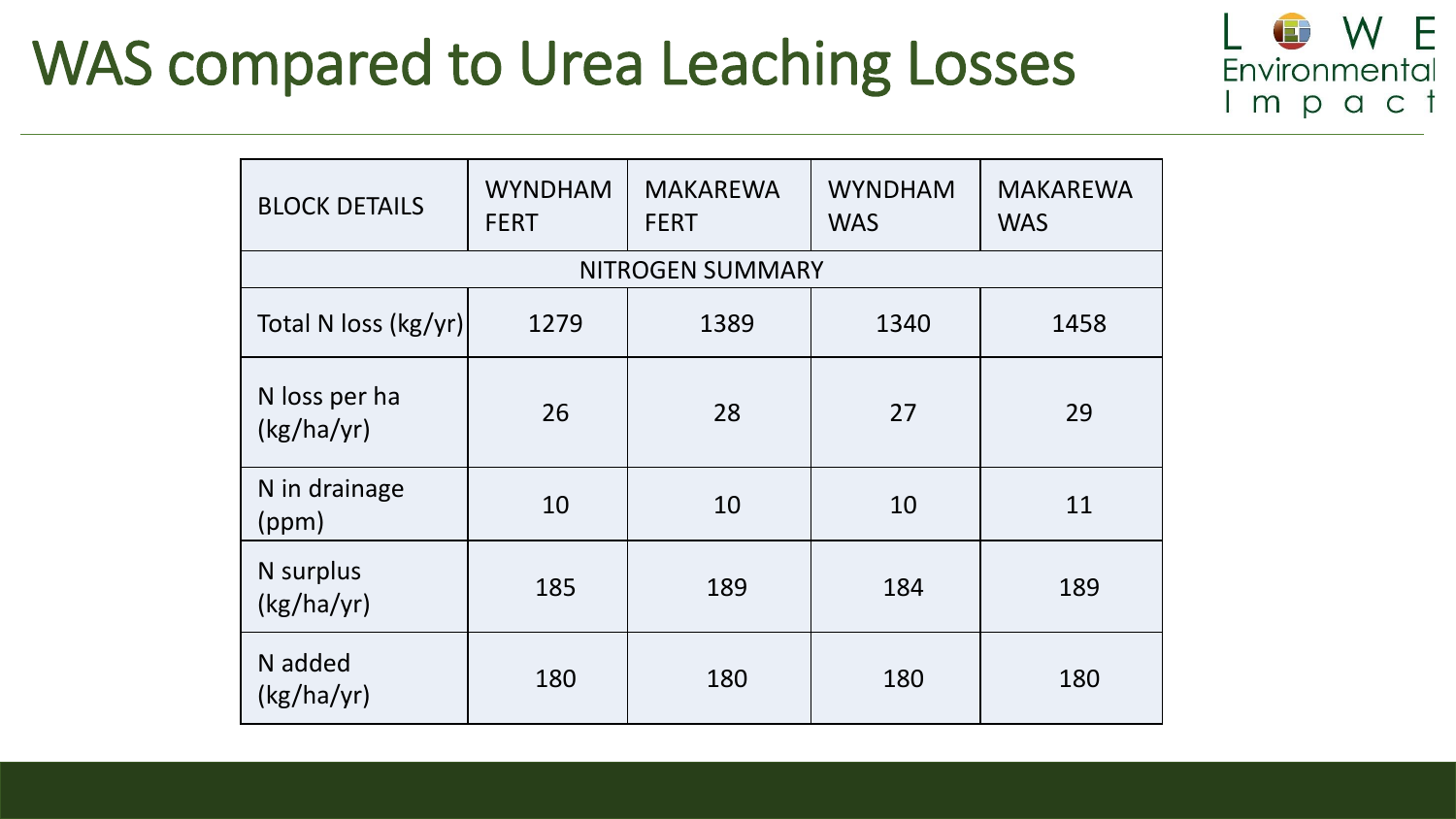### N Pool Graphs





Urea Waste Activated Sludge

The long term equilibrium nature of OVERSEER assumes 88% of the added Organic nitrogen will be available over the year. However, mineralisation rates are likely to be only 30- 40% over the first year and only this amount plant available initially over full 12 months.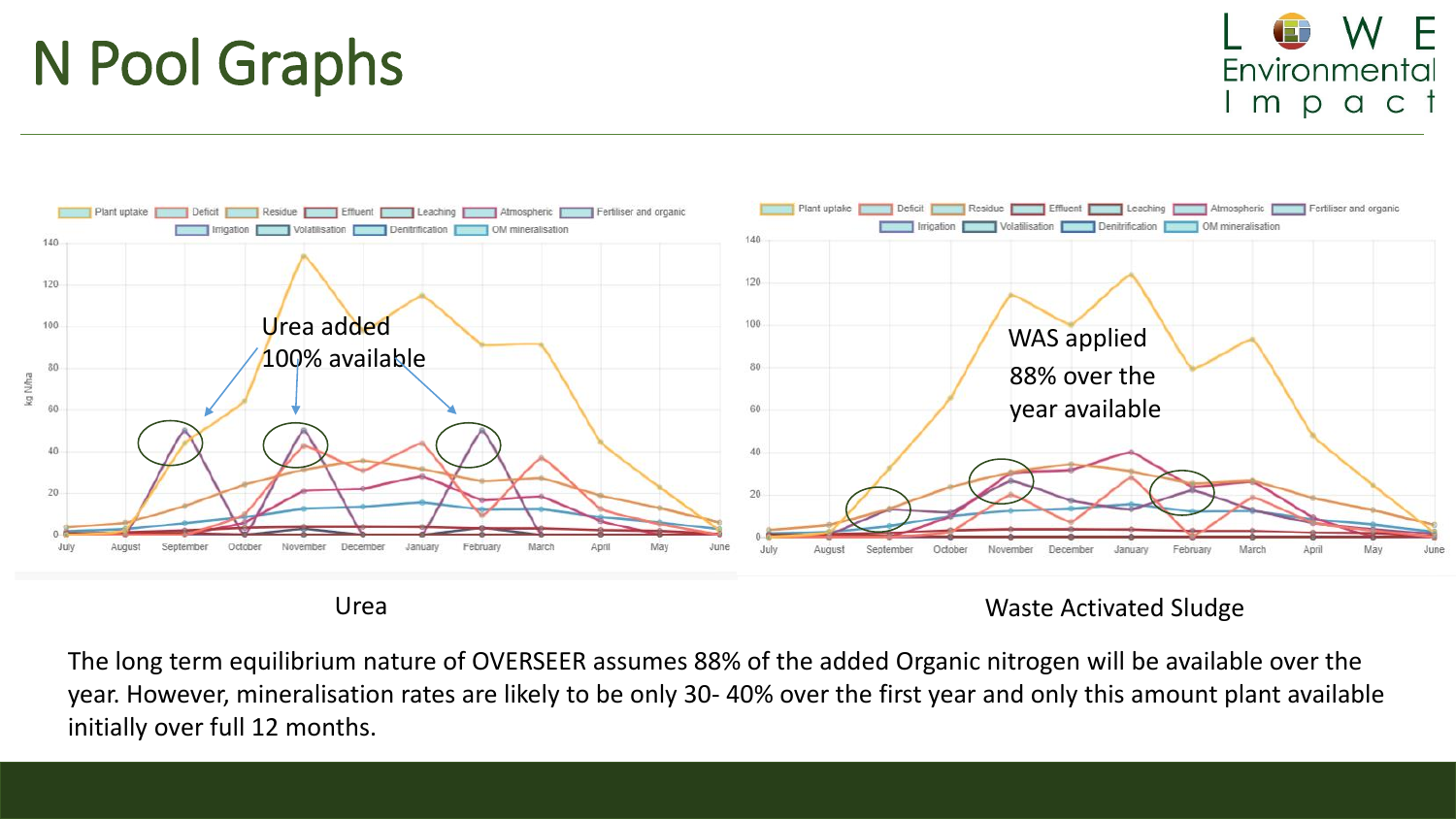

- Higher proportion of the nitrogen is plant available either as Nitrate or Ammoniacal nitrogen depending on the upstream treatment system than biosolids.
- Ponds systems are likely to have higher ammoniacal nitrogen than an activated sludge system
- This has implication for land treatment system and direct water discharges.
- Ammoniacal nitrogen potentially toxic to aquatic organisms but it less leachable than Nitrate when applied to land.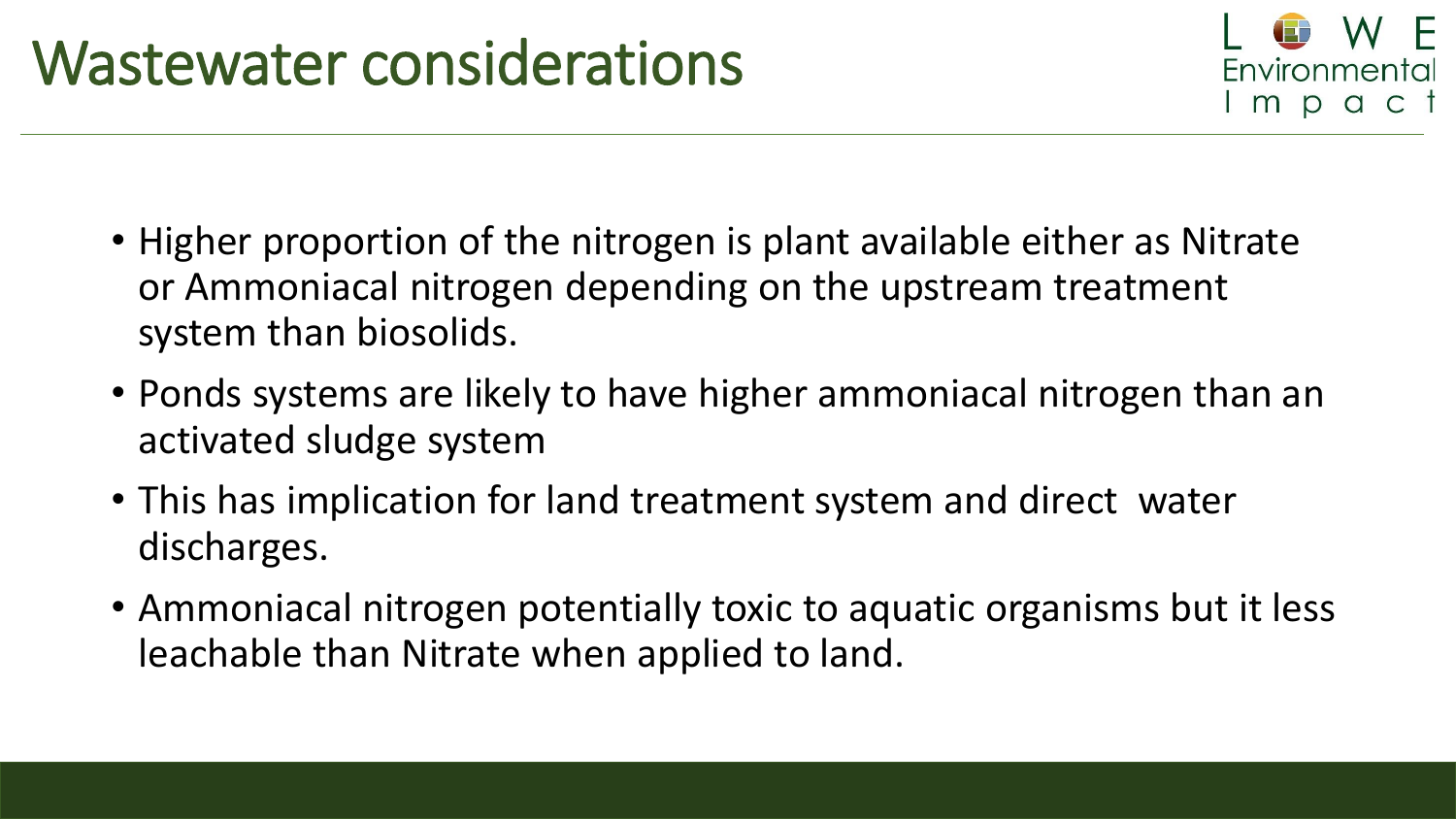

- Conservative approach to application is often taken in regional plans
- Loading rates based on total nitrogen content and not the available nitrate and ammonium.
- The same loading rates often used for both liquid and solid wastes (eg Southland Water Plan, Proposed Marlborough Regional Plan)
- Plans limit the total amount of N that can be applied (e.g. 150 or 200 kg/ha) via straight forward consenting pathway.
- Misunderstanding can occur if the nitrogen loading rate is thought of as an equivalent of urea fertilizer.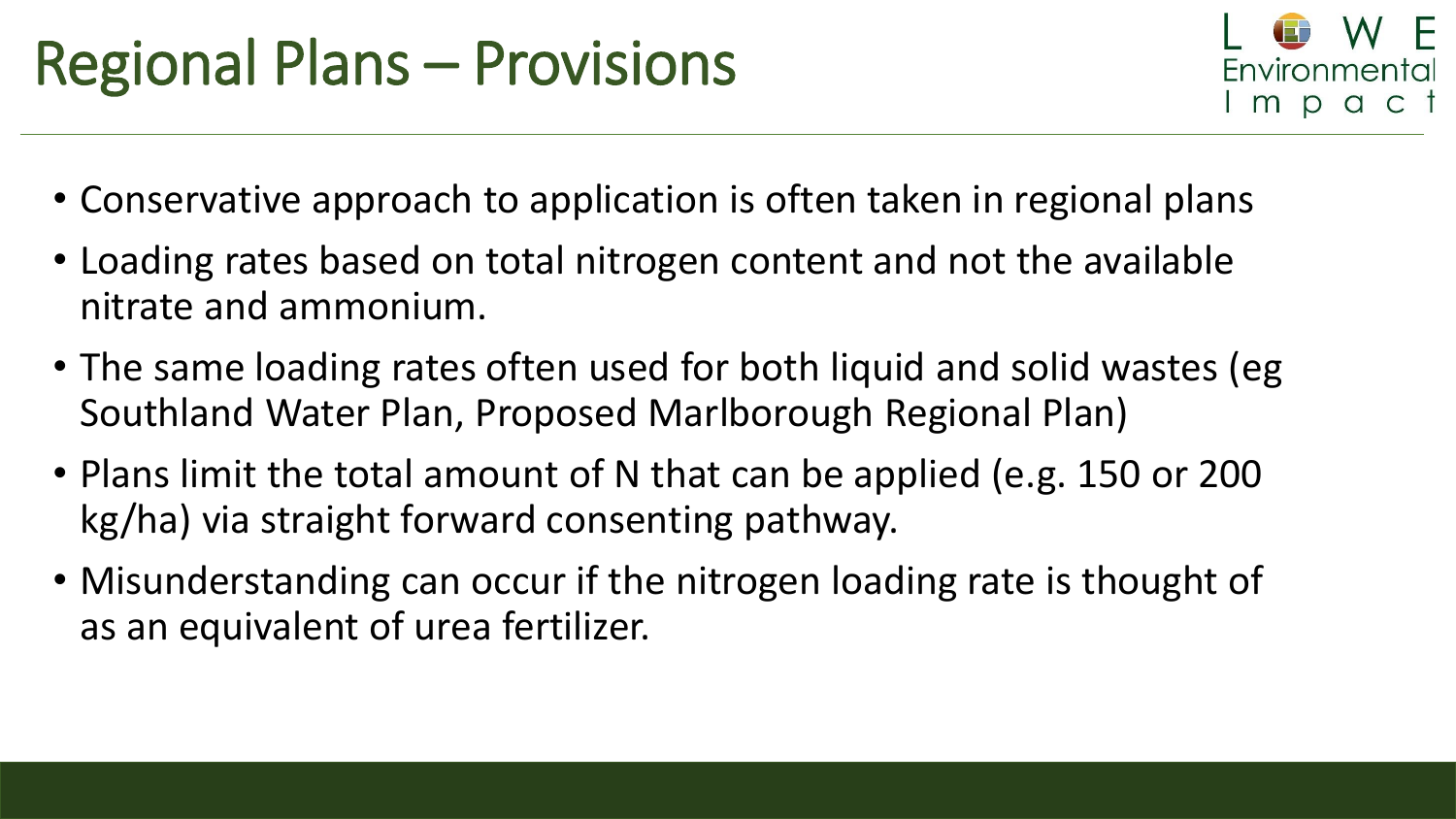# Management Considerations - Biosoilds



- Over time a high percentage of the nutrients can be released
- Implications for both nutrient budgeting, environmental management and nitrogen leaching mitigation regimes to limit overall N losses.
- An additional consideration when using Overseer to assess the leaching potential is the cumulative impact of mineralisation beyond the application month and reporting year.
- Land user may not initially see the plant responses that they were hoping for.
- Communication of fertilizer form and benefits to all stakeholders needs to factor in the expected plant availability of the nutrients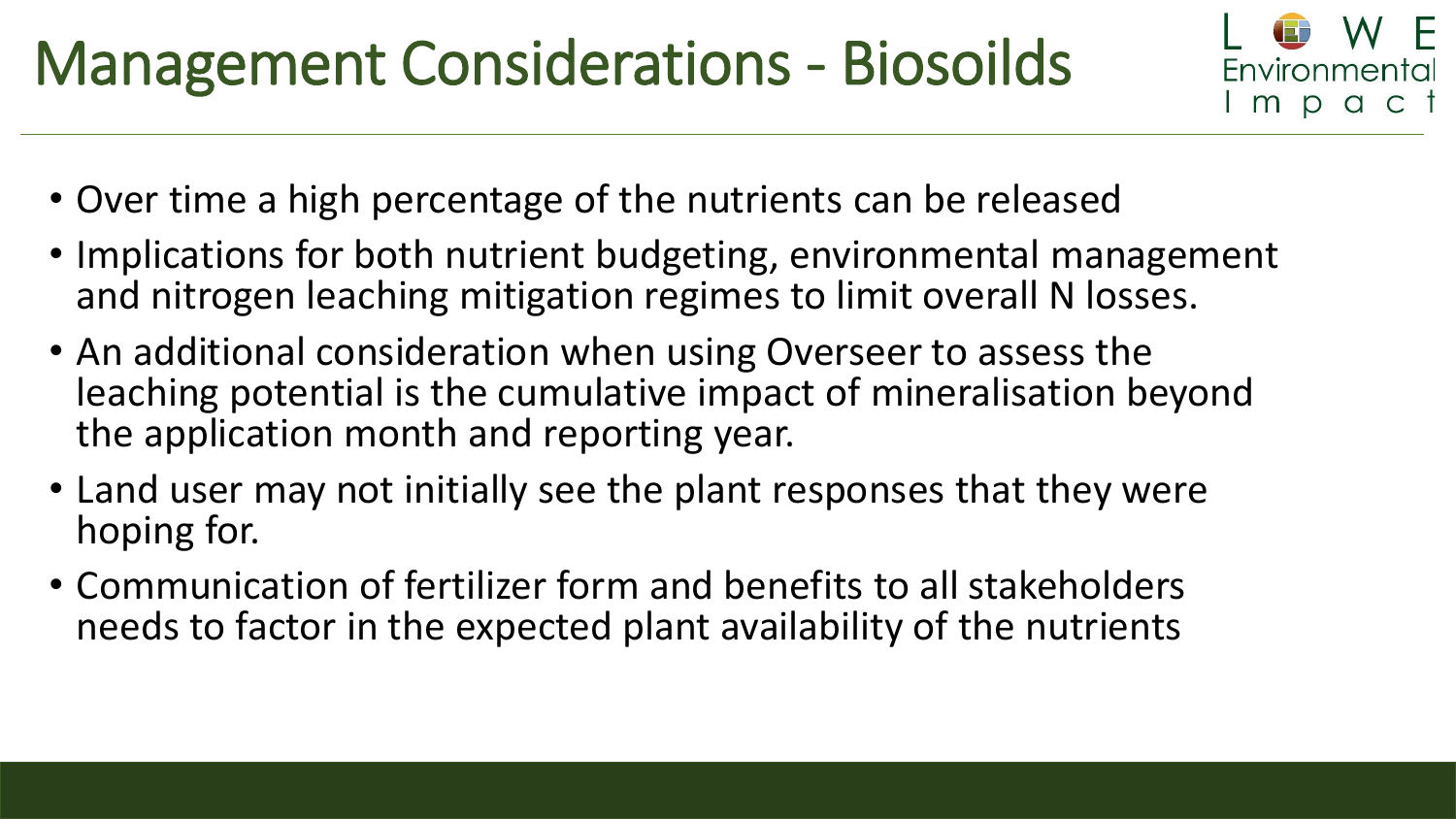# Future Approach?



- Plans could provide a differentiated approach based on the form of nitrogen allowing for short and long term application rates.
- Reduced regulatory hurdles for application of organic nitrogen could improve beneficial use of nutrients in waste sources.
- Nutrient modelling protocols for inputting slow release fertiliser need to be developed.
- The nutrient modeling approach's are needed to predict transitional system nutrient losses from organic fertiliser are needed.